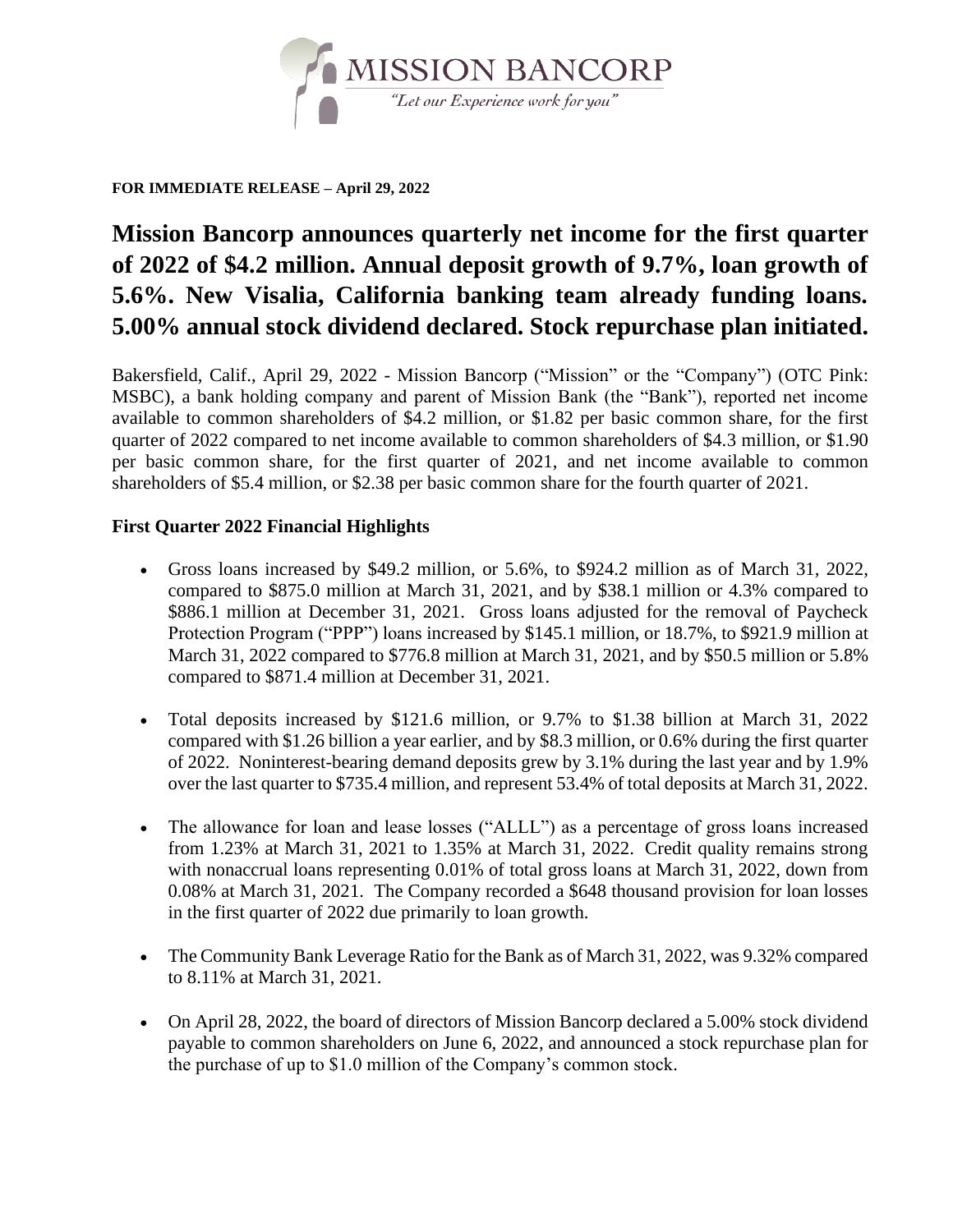"We had an extremely productive start to 2022 and are proud to report earnings at a level consistent with last year" said A.J. Antongiovanni, Mission's President and Chief Executive Officer. Mr. Antongiovanni continued, "Our continued success has allowed us to issue a 5% stock dividend and aligned with our vison and values." Mr. Antongiovanni stated further, "Additionally, we are finalizing institute a stock repurchase program to reward shareholders. During the quarter we expanded to Visalia, a new market for the bank, with an experienced team of commercial bankers that are closely the sale of our Ridgecrest location and have completed the merger of our Mojave location into our Lancaster Business Banking Center, which will allow us to focus resources on high growth markets."

#### **Net Income Available to Common Shareholders**

Net income available to common shareholders for the first quarter of 2022 was \$4.2 million, or \$1.82 per basic common share, compared with \$5.4 million, or \$2.38 per basic common share, for the quarter ended December 31, 2021. Net income available to common shareholders was \$4.3 million, or \$1.90 per basic common share, for the first quarter of 2021.

Notable trends for the linked quarter included increases in both non-interest expense and the provision for loan losses, while net interest income and non-interest income both declined. Compared to the first quarter of 2021, net interest income increased substantially, while non-interest income declined, and non-interest expense increased.

### **Net Interest Income**

 Net interest income was \$11.1 million, or 3.08% of average earning assets ("net interest margin"), for the first quarter of 2022 compared with \$10.2 million, or a 3.22% net interest margin, for the same period a year earlier, and \$11.4 million, or a 3.11% net interest margin, for the quarter ended December 31, 2021.

Net interest income increased by \$0.9 million or 8.8%, compared to the same prior year period as the increase in average balances offset the decline in yields on average interest earning assets. Despite a \$0.5 million decline in PPP loan interest income and fee accretion from the first quarter of 2021 to the current quarter, non-PPP loan growth more than offset the loss of PPP related income resulting in an overall \$0.7 million or 7.1% increase in loan interest income. Net interest income decreased for the quarter ended March 31, 2022, as compared to the linked quarter by \$0.3 million, or 2.7%, due primarily to a decrease in loan interest income of \$0.4 million attributable to lower PPP loan interest income and fee accretion, which declined by \$0.6 million.

The net interest margin was 3.08% for the first quarter of 2022 compared to 3.22% for the same prior year period, and 3.11% for the linked quarter ended December 31, 2021. The year-over-year 14 basis point decline in the net interest margin is attributable primarily to a shift in the earning asset mix from higher yielding loans to lower yielding investment securities and interest earning deposits in other banks. This shift in earning asset mix was primarily attributable to strong growth in our average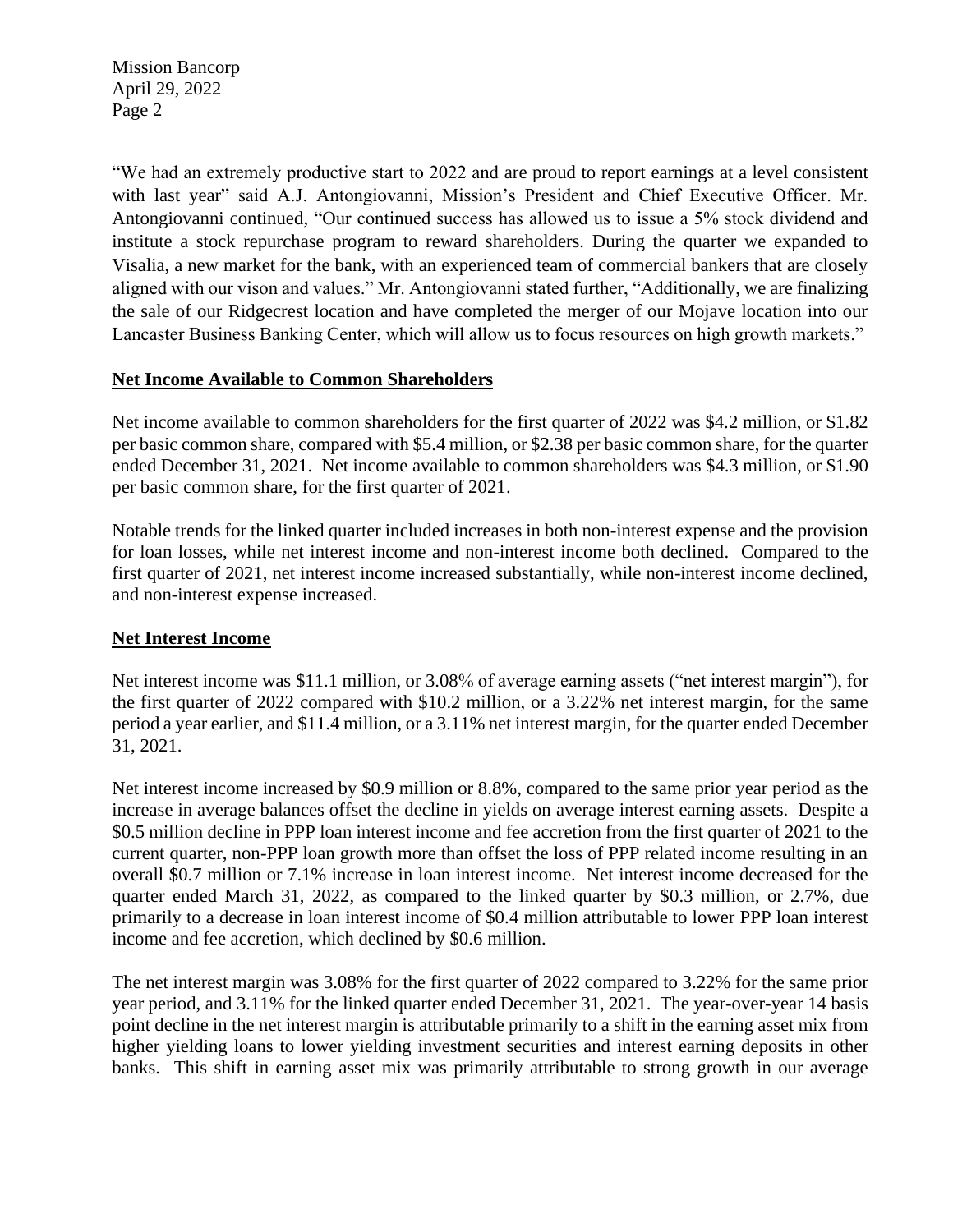deposit balances over the last year, which outpaced average loan growth and led to growth in lower yielding average investment securities and interest earning deposits in other banks.

The 3 basis point decline in the net interest margin for the first quarter of 2022, compared to the linked quarter is primarily attributable to a decline in loan yields attributable to the previously discussed \$0.6 million decrease in PPP interest income and fee accretion.

The cost of total funding has been stable over the last year, increasing 1 basis point from 0.16% for the quarter ended March 31, 2021 to 0.17% for the current quarter. The cost of total funding was unchanged at 0.17% for both the current and linked quarter.

#### **Provision for Loan and Lease Losses**

 Company's quarterly loan loss provisions over the past year have been recorded primarily to account A \$0.6 million provision for loan and lease losses was recorded for the quarter ended March 31, 2022, compared to \$0.1 million for the linked-quarter and \$0.6 million for the same period a year ago. The for growth in the traditional, or non-PPP loan portfolio, rather than in response to changing conditions in the Company's loan portfolio, which have remained stable, demonstrating a low risk profile during the past twelve months.

#### **Non-Interest Income**

Non-interest income for the first quarter of 2022 was \$1.4 million, compared to \$1.6 million for the linked quarter, and \$1.9 million for the same period a year earlier. Non-interest income decreased by \$0.5 million, or 26.7% for the current quarter as compared to the same prior year period, primarily due to the realization a \$0.5 million gain on sale of securities in the first quarter of 2021. Compared to the linked quarter, non-interest income decreased by \$0.2 million, or 10.3% due to decreases in SBA servicing fees and gain on sale of SBA loans, Farmer Mac referral and service fee income and service charges, fees, and other income.

#### **Non-Interest Expense**

Non-interest expense increased by \$0.5 million, or 8.3%, to \$6.2 million for the quarter ended March 31, 2022, compared to \$5.7 million for the quarter ended March 31, 2021, and increased by \$0.7 million, or 12.9% compared to the linked quarter.

The increase in non-interest expense for the first quarter of 2022 as compared to the first quarter a year ago was due to a \$0.4 million increase in salaries and benefits expense. The largest component of the quarterly increase in salaries and benefits expense was a \$0.2 million decline in deferred loan origination costs due to an increase in loan originations attributable to the second round of PPP loan originations during the first quarter of 2021. Smaller increases in items such as base compensation, incentive compensation accruals, temporary labor and other compensation expense accounted for the remainder of the quarterly increase.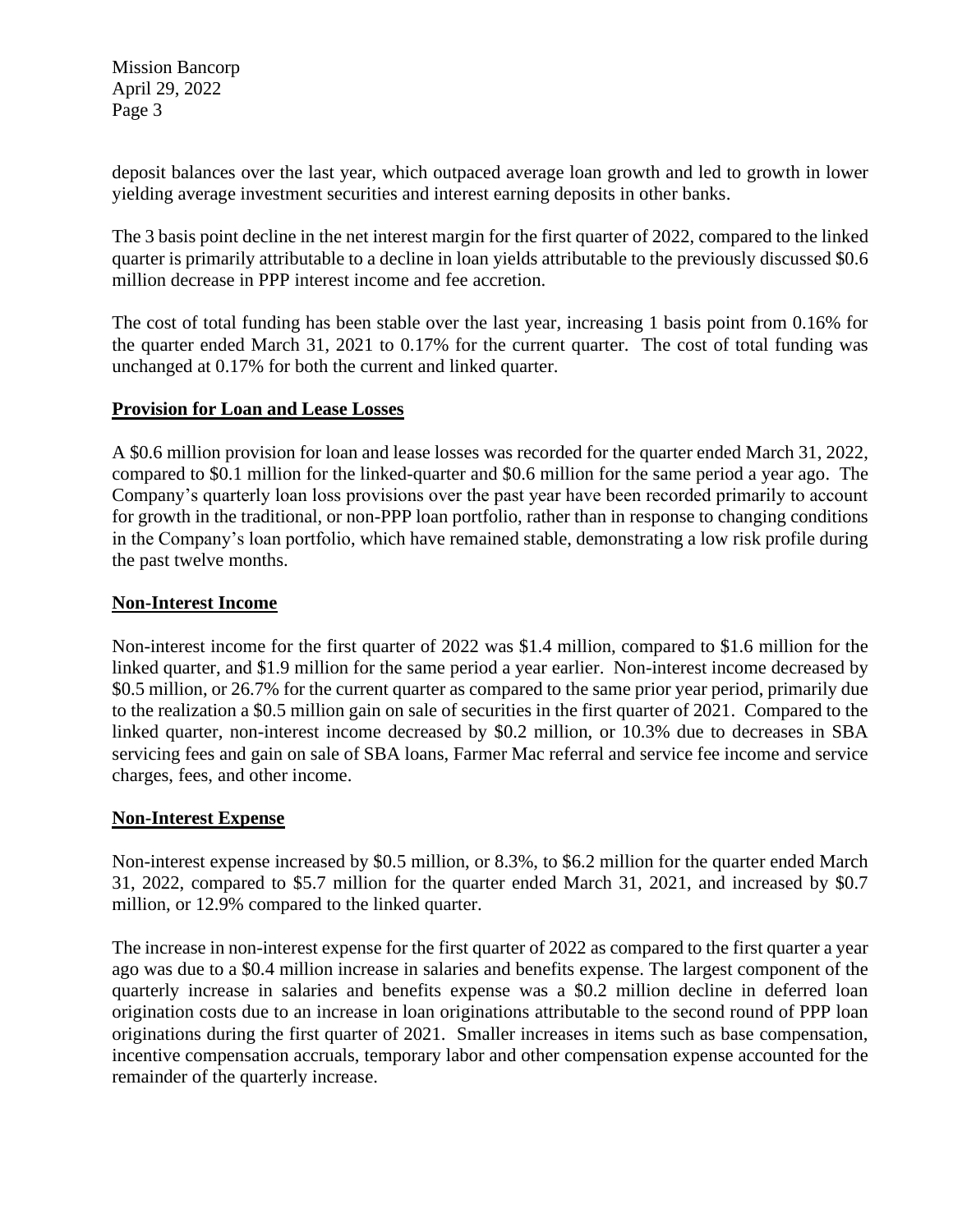The increase in non-interest expense for the first quarter of 2022 as compared to the linked quarter was primarily attributable to a \$0.8 million increase in salaries and benefits expense. The largest component of the quarterly increase in salaries and benefits expense was a \$0.4 million increase in incentive compensation plan accrual expense, attributable to the 2021 year-end adjustment of accrued incentive compensation due to finalization of financial performance metrics that determine the actual amount of incentive compensation paid for the year. Smaller increases in items such as payroll tax expense, equity compensation expense, and vacation accrual expense accounted for the remainder of the quarterly increase.

#### **Operating Efficiency**

 interest expense as a percentage of average assets, another measure of the Company's efficiency, was The Company's operating efficiency ratio increased to 49.47% for the first quarter of 2022 as compared to 47.11% for the first quarter of 2021, and from 42.23% for the linked quarter. Total non-1.64% for the first quarter of 2022 compared to 1.72% for first quarter of 2021, and 1.43% for the quarter ended December 31, 2021.

#### **Income Taxes**

 million. The Company's effective tax rate for the first quarter of 2022 was 26.3% compared with Income tax expense was \$1.5 million for both the quarter ended March 31, 2022, and the same period a year earlier. For the linked quarter ended December 31, 2021, income tax expense was \$2.0 26.1% for the same period a year ago, and 26.7% for the quarter ended December 31, 2021.

#### **Asset and Equity Returns**

The quarterly return on average equity for the first quarter of 2022 was 14.11%, down from 16.67% for the same prior year period and from 18.29% for the linked quarter. The quarterly return on average assets for the first quarter of 2022 was 1.11%, down from 1.29% for the same prior year period and from 1.41% for the linked quarter.

The decline in the return on average equity and assets for the quarter ended March 31, 2022, as compared to the first quarter of 2021 is primarily attributable to the 15.3% increase in average quarterly equity and 13.7% increase in average quarterly assets over the last year.

The decline in the return on average equity and assets for the quarter ended March 31, 2022, as compared to the linked quarter is primarily attributable to the 22.9% decrease in net income for the first quarter of 2022.

#### **Balance Sheet**

Total assets increased by \$136.6 million, or 9.8%, to \$1.5 billion at March 31, 2022 compared to March 31, 2021, and by \$3.1 million, or 0.2%, compared to December 31, 2021. Cash and cash equivalents increased by \$32.2 million, or 10.8%, to \$331.6 million at March 31, 2022 compared to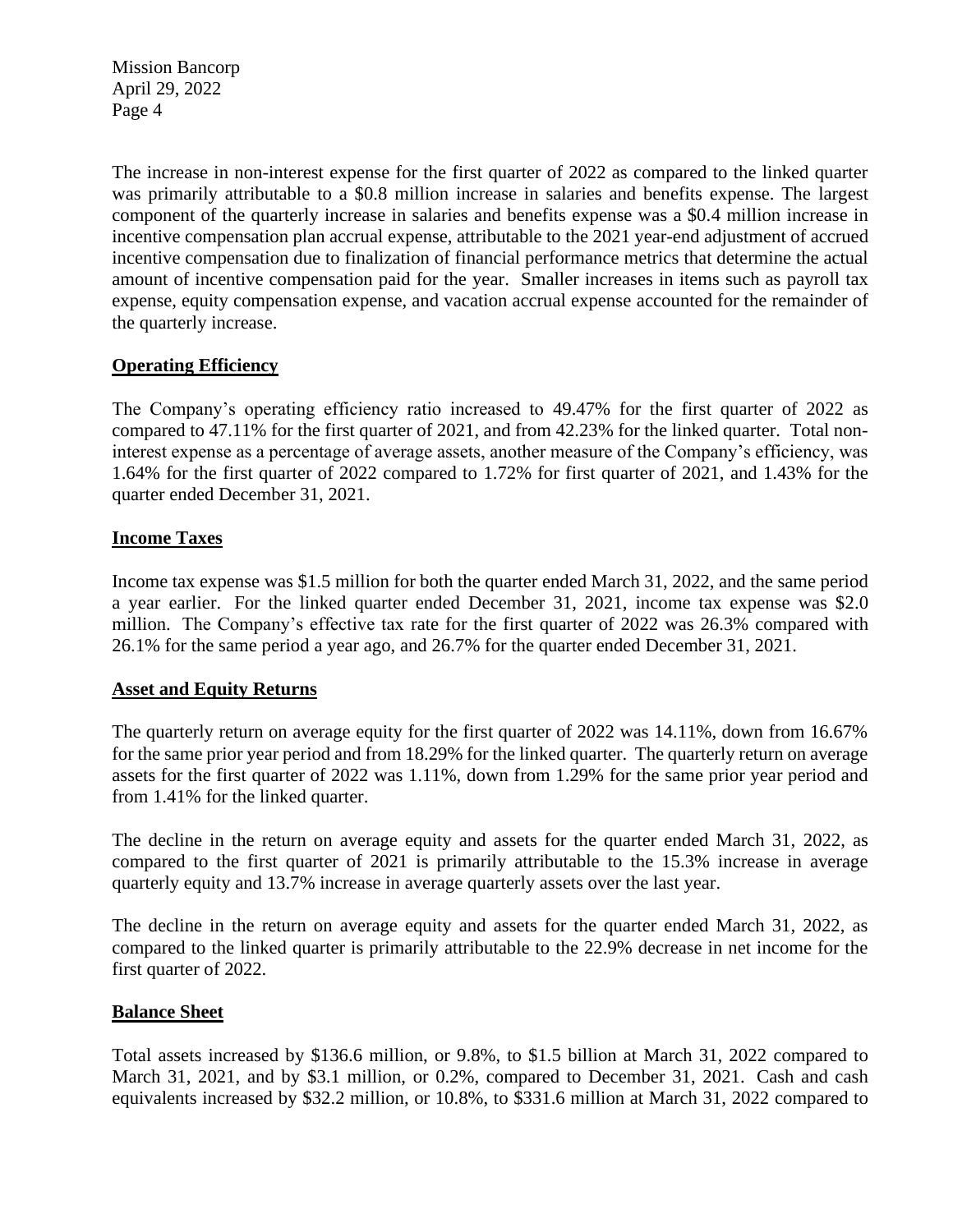increase in the Company's cash position over the last year is primarily the result of deposit growth, March 31, 2021, and decreased by \$25.3 million, or 7.1%, compared to December 31, 2021. The which far outpaced loan growth.

Investment securities increased by \$49.7 million or 27.8%, to \$228.3 million at March 31, 2022, compared to \$178.6 million at March 31, 2021, and decreased by \$12.6 million, or 5.2%, compared to \$240.9 million at December 31, 2021. The decline in the balance of investment securities portfolio during the first quarter of 2022 is primarily attributable to the increase in unrealized losses on the portfolio attributable to the sudden and substantial increase in treasuries rates of various terms across the yield curve.

Total gross loans increased by \$49.2 million, or 5.6%, to \$924.2 million at March 31, 2022 compared to March 31, 2021, and by \$38.1 million, or 4.3%, compared to December 31, 2021. Gross loans, adjusted for PPP loan forgiveness and pay-off, grew by \$145.1 million, or 18.7%, to \$921.9 million at March 31, 2022 compared to \$776.8 million at March 31, 2021, and by \$50.5 million or 5.8% compared to \$871.4 million at December 31, 2021. Loan growth during the last year has been concentrated in the owner occupied commercial real estate and construction and land development segments of the portfolio and has offset contraction in the commercial and industrial segment of the portfolio, which contraction was primarily attributable to the forgiveness and pay-off of PPP loans.

Total deposits increased by \$121.6 million, or 9.7%, to \$1.38 billion as of March 31, 2022, from \$1.26 billion as of March 31, 2021, and by \$8.3 million, or 0.6%, from \$1.37 billion at December 31, 2021. Noninterest-bearing deposits increased by \$22.0 million, or 3.1%, during the last year, and increased by \$13.4 million, or 1.9%, since December 31, 2021. The deposit growth achieved over the last year is attributable to relationship building efforts, and activity in our De Novo markets. Noninterest-bearing deposits as a percentage of total deposits equaled 53.4% at March 31, 2022.

Total shareholders' equity was \$115.2 million at March 31, 2022, an increase of \$11.6 million, or 11.2%, compared to March 31, 2021, and a decrease of \$5.0 million, or 4.2%, compared to December 31, 2021, due primarily to quarterly earnings, net of changes in accumulated other comprehensive income or loss. The change in the unrealized loss in the securities portfolio resulted in a decrease of total equity of \$9.8 million, and of \$8.7 million during the past quarter, and year, respectively.

Nonperforming assets were \$0.1 million at March 31, 2022 essentially unchanged since December 31, 2021, and down from \$0.7 million at March 31, 2021. Nonperforming assets remain at the lowest level reached in the last several years, at 0.01% of total assets at March 31, 2022, unchanged since December 31, 2021, and down from 0.05% at March 31, 2021.

#### **Allowance for Loan and Lease Losses**

 The allowance for loan and lease losses ("ALLL") as a percentage of gross loans increased from 1.23% at March 31, 2021 to 1.34% at December 31, 2021 and to 1.35% at March 31, 2022. The increase in the level of our ALLL as a percentage of gross loans over the last twelve months is due primarily to the forgiveness and pay-off of PPP loans which carry a 0.00% ALLL percentage due to the 100%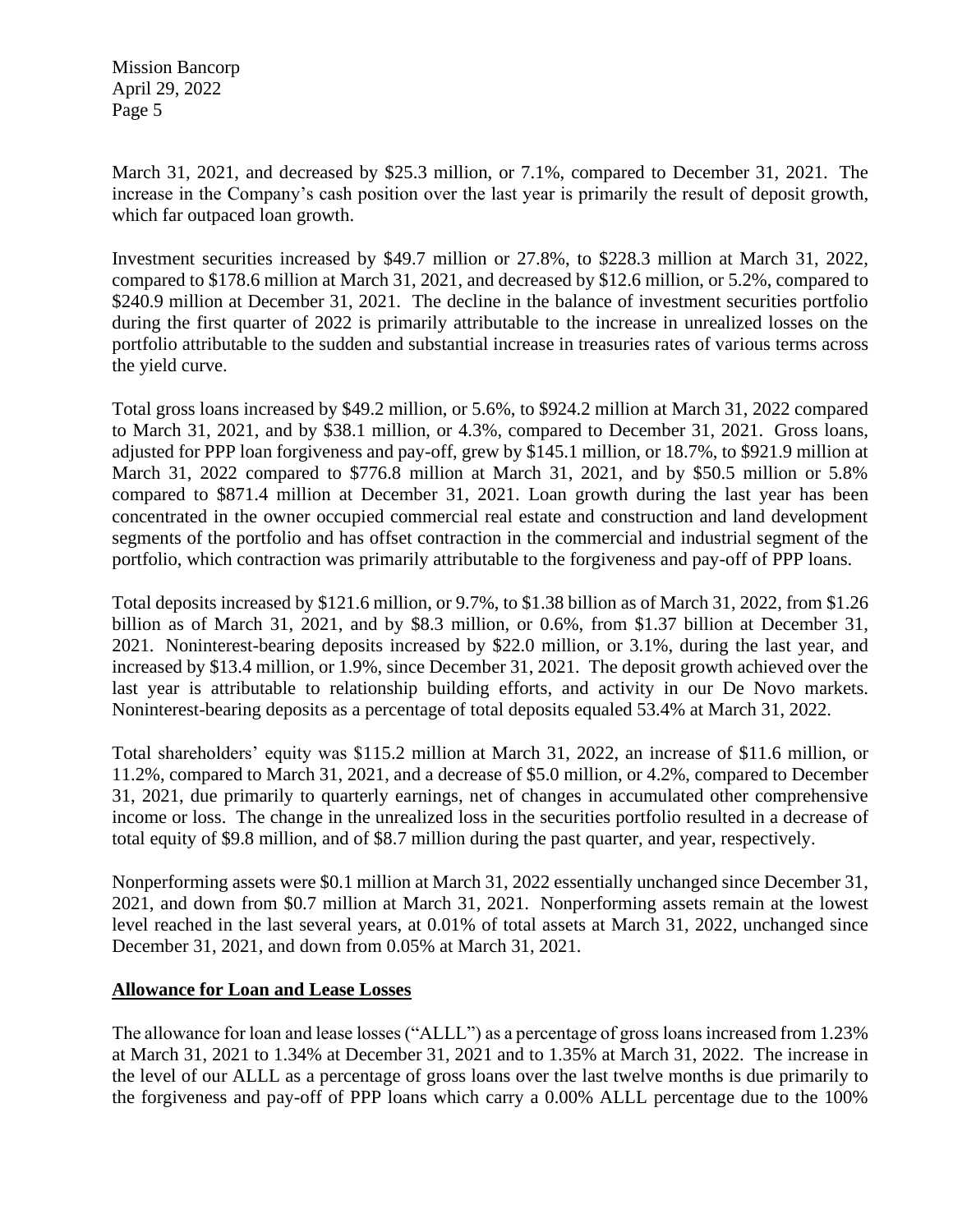government guarantee on these loans. The PPP loan balances declined from \$98.2 million as of March 31, 2021, to \$2.3 million as of March 31, 2022. If these PPP loans are excluded from the ALLL as a percentage of gross loans calculation, the percentage would have declined by 3 basis points from 1.39% at March 31, 2021 to 1.36% at March 31, 2022.

### **Regulatory Capital**

 "well capitalized" financial institution for regulatory purposes. The Community Bank Leverage Ratio The Bank's reported regulatory capital ratio exceeded the ratio generally required to be considered a for the Bank was 9.32%, at March 31, 2022 compared with the requirement of 9.00% to generally be considered a "well capitalized" financial institution for regulatory purposes. The Bank's Community Bank Leverage ratio has increased by 121 basis points from 8.11%, and by 29 basis points from 9.03%, as of the periods ended March 31, 2021 and December 31, 2021, respectively, due primarily to strong earnings over the past quarter and year which resulted in capital growth outpacing average asset growth.

#### **Stock Repurchase Program and Stock Dividend**

 a maximum of \$1.0 million of the Company's common stock may be repurchased by the Company. The Company announced today that it has entered into a Rule 10b5-1 plan (the "2022 10b5-1 Plan") on April 28, 2022, to facilitate the repurchase of its common stock. Pursuant to the 2022 10b5-1 Plan, The 2022 10b5-1 Plan will expire on October 28, 2022, and the Company may suspend or discontinue the Plan at any time. Hilltop Securities, Inc. is acting as the Company's agent to purchase its shares on pre-arranged terms pursuant to the 2022 10b5-1 Plan.

Recognizing another year of strong earnings, balance sheet growth, and shareholder returns, the Company has declared a 5.00% stock dividend, which will be issued on June 6, 2022, to shareholders of record as of May 23, 2022. The financial results, including earnings per share, and book value per share, reported in this press release have been adjusted to reflect the impact of the 5.00% stock dividend.

#### **About Mission Bancorp and Mission Bank**

With \$1.5 billion in assets, Mission Bancorp is headquartered in Bakersfield, California and is the holding company of four wholly owned subsidiaries, Mission Bank, Mission 1031 Exchange, LLC, Mission Community Development, LLC, and Nosbig 88, Inc. Mission Bank has eight Business Banking Centers, serving the greater areas of Bakersfield, Lancaster, Ridgecrest, San Luis Obispo, Stockton and Ventura, California. Visit Mission Bank online at <www.missionbank.com>. By including the foregoing website address, Mission Bancorp does not intend to, and shall not be deemed to incorporate by reference any material contained therein.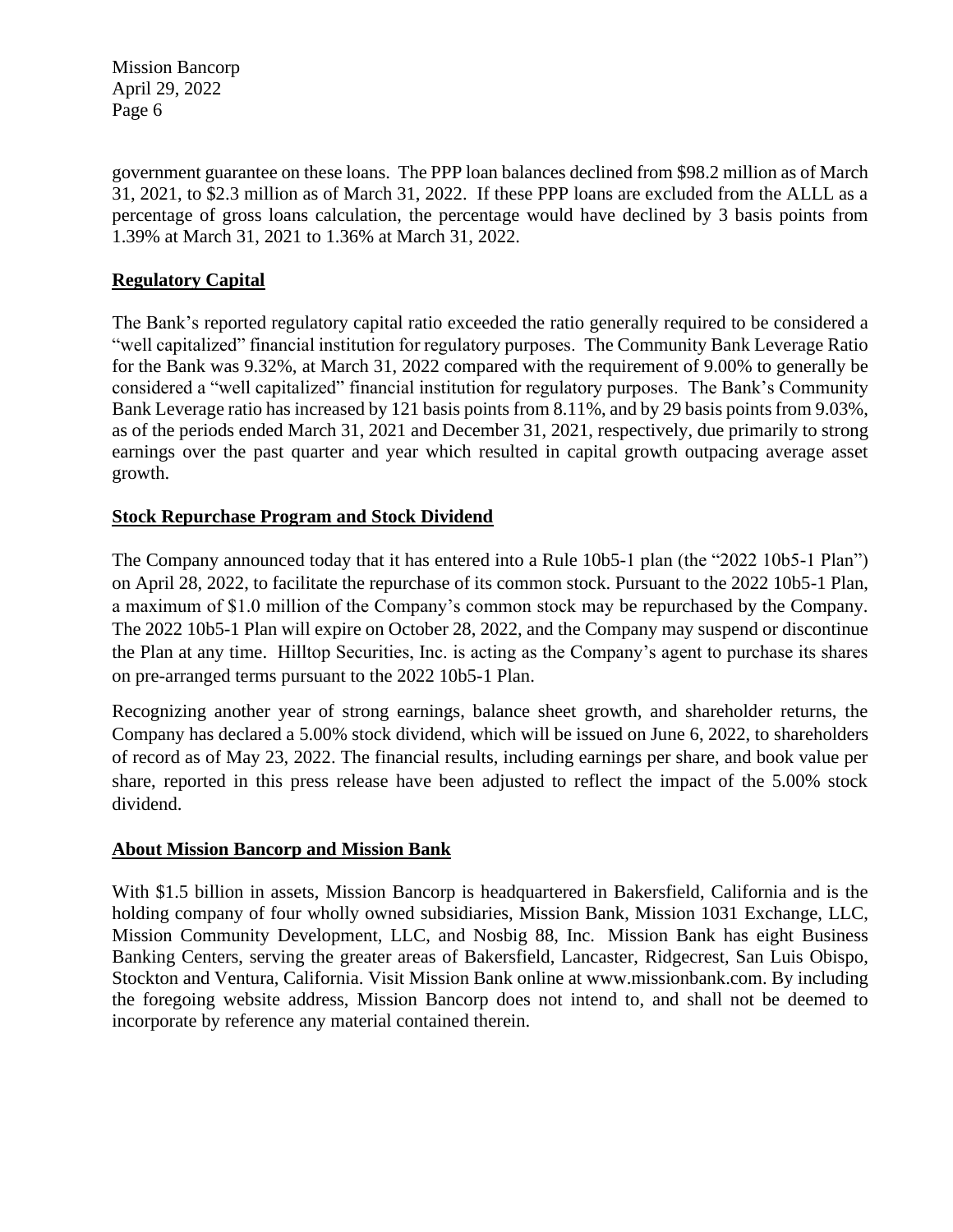#### **Forward Looking Statements**

 *management's view only as of the date hereof. The Company undertakes no obligation to publicly This press release may contain forward-looking statements that are subject to risks and uncertainties. Such risks and uncertainties may include but are not necessarily limited to fluctuations in interest rates, inflation, government regulations and general economic conditions, and competition within the business areas in which the bank is conducting its operations, including the real estate market in California and other factors beyond the bank's control. Such risks and uncertainties could cause results for subsequent interim periods or for the entire year to differ materially from those indicated. Readers should not place undue reliance on the forward-looking statements, which reflect revise these forward-looking statements to reflect subsequent events or circumstances.*

Contacts:

A.J. Antongiovanni, President and Chief Executive Officer

661.859.2517

Jason Castle, Chief Financial Officer and Chief Operating Officer

661.437.4418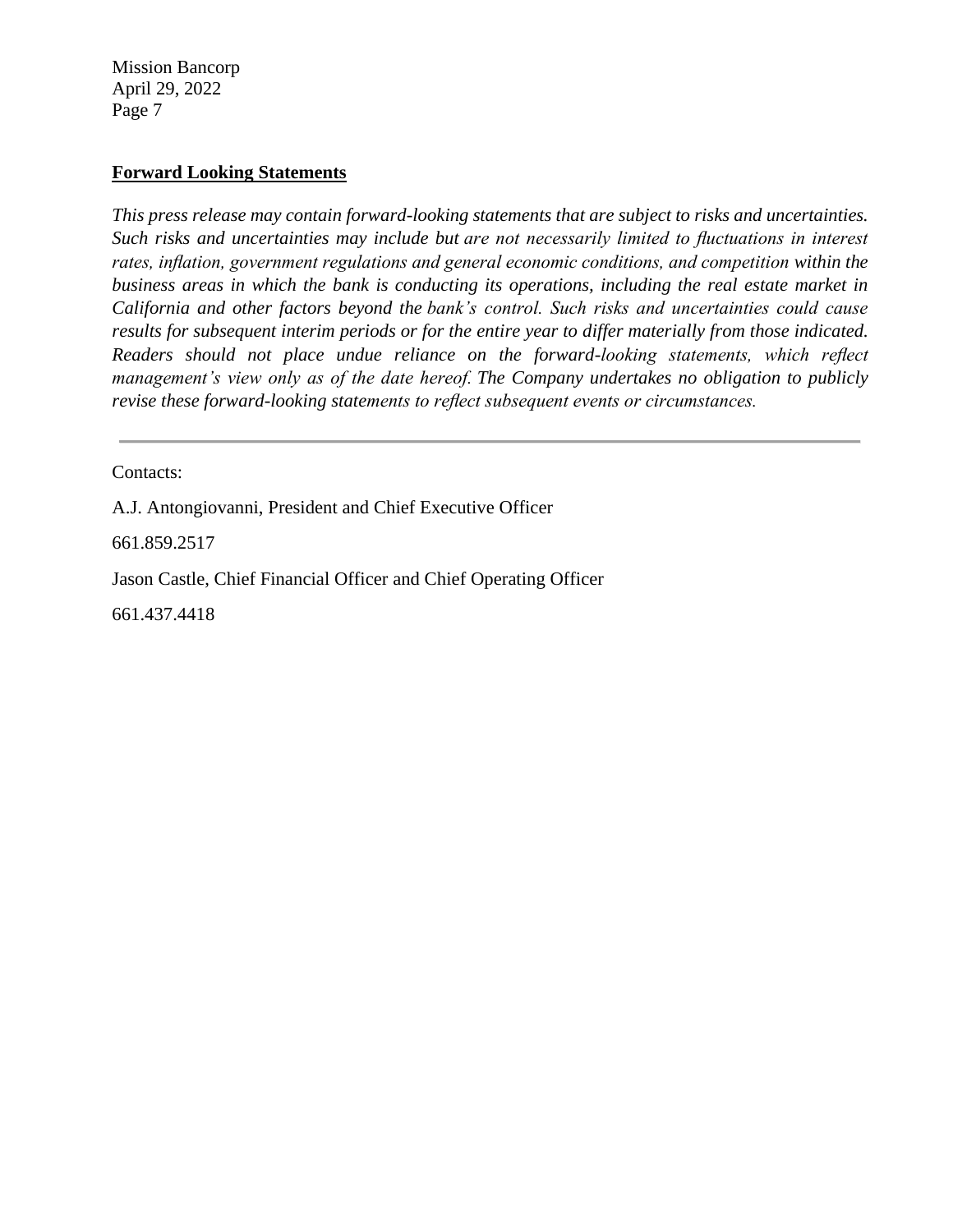### **MISSION BANCORP CONSOLIDATED BALANCE SHEETS**

**(Unaudited)** 

|                                                         | <b>March 31, 2022</b> |           |               |                          |               |                       |              |                 | <b>Variance</b> |           |
|---------------------------------------------------------|-----------------------|-----------|---------------|--------------------------|---------------|-----------------------|--------------|-----------------|-----------------|-----------|
|                                                         |                       |           |               | <b>December 31, 2021</b> |               | <b>March 31, 2021</b> |              | $03/22 - 12/21$ | $03/22 - 03/21$ |           |
| <b>Assets</b>                                           |                       |           |               |                          |               |                       |              |                 |                 |           |
| Cash and due from banks                                 | \$                    | 44,744    | $\mathbb{S}$  | 37,900                   | \$            | 38,894                | \$           | 6,844           | \$              | 5,850     |
| Interest earning deposits in other banks                |                       | 286,835   |               | 319,016                  |               | 260,435               |              | (32, 181)       |                 | 26,400    |
| Total cash and cash equivalents                         |                       | 331,578   |               | 356,916                  |               | 299,329               |              | (25, 338)       |                 | 32,249    |
| Interest earning deposits maturing over ninety days     |                       | 4,178     |               | 5,413                    |               | 9,096                 |              | (1,235)         |                 | (4,918)   |
| Investment securities available-for-sale, at fair value |                       | 228,278   |               | 240,887                  |               | 178,566               |              | (12,609)        |                 | 49,712    |
| Loans                                                   |                       | 924,159   |               | 886,050                  |               | 874,965               |              | 38,109          |                 | 49,194    |
| Allowance for loan losses                               |                       | (12,501)  |               | (11, 851)                |               | (10,787)              |              | (650)           |                 | (1,714)   |
| Loan, net                                               |                       | 911,658   |               | 874,199                  |               | 864,178               |              | 37,459          |                 | 47,480    |
| Premises and equipment, net                             |                       | 3,709     |               | 3,853                    |               | 4,360                 |              | (144)           |                 | (651)     |
| Bank owned life insurance                               |                       | 19,790    |               | 19,675                   |               | 11,377                |              | 115             |                 | 8,413     |
| Deferred tax asset, net                                 |                       | 8,873     |               | 4,777                    |               | 4,661                 |              | 4,096           |                 | 4,212     |
| Interest receivable and other assets                    |                       | 15,176    |               | 14,458                   |               | 15,104                |              | 718             |                 | 72        |
| <b>Total Assets</b>                                     | <sup>\$</sup>         | 1,523,240 | \$            | 1,520,178                | $\frac{1}{2}$ | 1,386,671             | $\mathbb{S}$ | 3,062           | \$              | 136,569   |
| <b>Liabilities and Shareholders' Equity</b>             |                       |           |               |                          |               |                       |              |                 |                 |           |
| Deposits                                                |                       |           |               |                          |               |                       |              |                 |                 |           |
| Noninterest-bearing demand                              | \$                    | 735,431   | \$            | 722,026                  | \$            | 713,400               | \$           | 13,405          | \$              | 22,031    |
| Interest bearing                                        |                       | 641,545   |               | 646,696                  |               | 542,010               |              | (5, 151)        |                 | 99,535    |
| Total deposits                                          |                       | 1,376,976 |               | 1,368,722                |               | 1,255,410             |              | 8,254           |                 | 121,566   |
| FHLB borrowings                                         |                       |           |               |                          |               | 8,000                 |              |                 |                 | (8,000)   |
| Subordinated debentures, net of issuance costs          |                       | 21,739    |               | 21,721                   |               | 9,889                 |              | 18              |                 | 11,850    |
| Interest payable and other liabilities                  |                       | 9,276     |               | 9,455                    |               | 9,736                 |              | (179)           |                 | (460)     |
| <b>Total Liabilities</b>                                |                       | 1,407,991 |               | 1,399,898                |               | 1,283,035             |              | 8,093           |                 | 124,956   |
| <b>Shareholders' Equity</b>                             |                       |           |               |                          |               |                       |              |                 |                 |           |
| Common stock                                            |                       | 56,184    |               | 55,628                   |               | 46,947                |              | 556             |                 | 9,237     |
| Retained earnings                                       |                       | 68,703    |               | 64,528                   |               | 57,609                |              | 4,175           |                 | 11,094    |
| Accumulated other comprehensive income (loss)           |                       | (9,638)   |               | 124                      |               | (920)                 |              | (9,762)         |                 | (8,718)   |
| Total shareholders' equity                              |                       | 115,249   |               | 120,280                  |               | 103,636               |              | (5,031)         |                 | 11,613    |
| <b>Total Liabilities and Shareholders' Equity</b>       | <sup>\$</sup>         | 1,523,240 | \$            | 1,520,178                | $\frac{1}{2}$ | 1,386,671             | \$           | 3,062           | \$              | 136,569   |
| <b>SBA Paycheck Protection Program Loans</b>            | \$                    | 2,260     | $\mathcal{S}$ | 14,663                   | \$            | 98,153                | \$           | (12, 403)       | \$              | (95, 892) |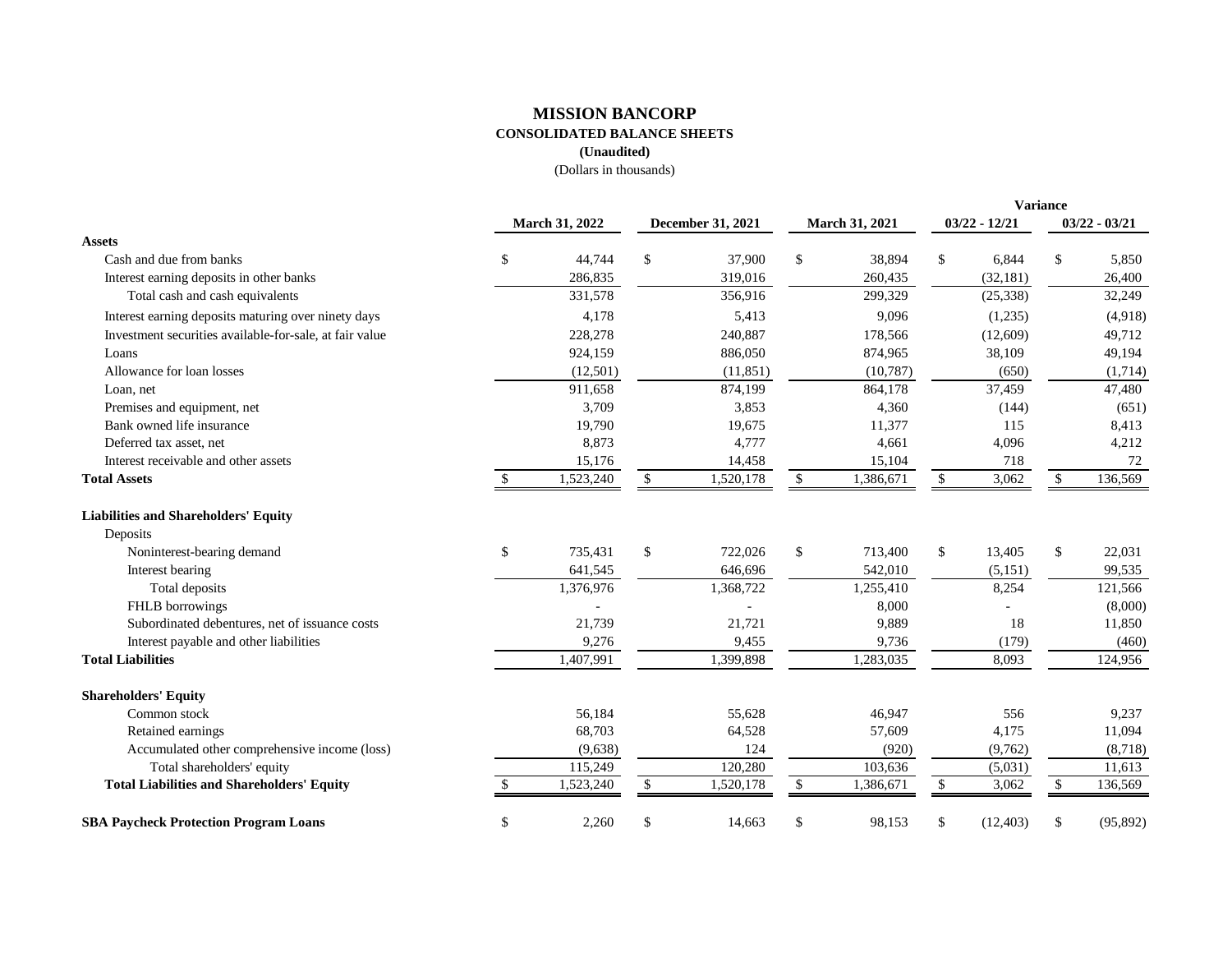#### **MISSION BANCORP CONSOLIDATED STATEMENTS OF INCOME (Unaudited)**

|                                                     | <b>Three Months Ended</b> |                       |    |                   |    |                |    | <b>Variance</b> |                 |       |  |  |  |
|-----------------------------------------------------|---------------------------|-----------------------|----|-------------------|----|----------------|----|-----------------|-----------------|-------|--|--|--|
|                                                     |                           | <b>March 31, 2022</b> |    | December 31, 2021 |    | March 31, 2021 |    | $03/22 - 12/21$ | $03/22 - 03/21$ |       |  |  |  |
| <b>Interest and Dividend Income</b>                 |                           |                       |    |                   |    |                |    |                 |                 |       |  |  |  |
| Loans                                               | \$                        | 10,559                | \$ | 10,949            | \$ | 9,860          | \$ | (390)           | \$              | 699   |  |  |  |
| Investment securities                               |                           | 848                   |    | 779               |    | 638            |    | 69              |                 | 210   |  |  |  |
| Other                                               |                           | 261                   |    | 257               |    | 150            |    | 4               |                 | 111   |  |  |  |
| Total interest and dividend income                  |                           | 11,668                |    | 11,985            |    | 10,648         |    | (317)           |                 | 1,020 |  |  |  |
| <b>Interest Expense</b>                             |                           |                       |    |                   |    |                |    |                 |                 |       |  |  |  |
| Other deposits                                      |                           | 303                   |    | 304               |    | 257            |    | (1)             |                 | 46    |  |  |  |
| Time deposits                                       |                           | 27                    |    | 30                |    | 40             |    | (3)             |                 | (13)  |  |  |  |
| Total interest expense on deposits                  |                           | 330                   |    | 334               |    | 297            |    | (4)             |                 | 33    |  |  |  |
| FHLB borrowings                                     |                           |                       |    | $\overline{4}$    |    | 30             |    | (4)             |                 | (30)  |  |  |  |
| Subordinated debentures                             |                           | 268                   |    | 268               |    | 144            |    | (0)             |                 | 124   |  |  |  |
| Total interest expense                              |                           | 598                   |    | 606               |    | 471            |    | (8)             |                 | 127   |  |  |  |
| <b>Net Interest Income</b>                          |                           | 11,070                |    | 11,379            |    | 10,177         |    | (309)           |                 | 893   |  |  |  |
| <b>Provision for Loan Losses</b>                    |                           | (648)                 |    | (100)             |    | (622)          |    | (548)           |                 | (26)  |  |  |  |
| <b>Net Interest Income After Provision</b>          |                           |                       |    |                   |    |                |    |                 |                 |       |  |  |  |
| for Loan Losses                                     |                           | 10,422                |    | 11,279            |    | 9,555          |    | (857)           |                 | 867   |  |  |  |
| <b>Non-Interest Income</b>                          |                           |                       |    |                   |    |                |    |                 |                 |       |  |  |  |
| Gain on sale of premises and equipment              |                           | 26                    |    | 26                |    | 26             |    |                 |                 |       |  |  |  |
| Service charges, fees and other income              |                           | 1,053                 |    | 1,085             |    | 1,086          |    | (32)            |                 | (33)  |  |  |  |
| Farmer Mac referral and servicing fees              |                           | 236                   |    | 272               |    | 277            |    | (36)            |                 | (41)  |  |  |  |
| SBA servicing fees and gain on sale of loans        |                           | 107                   |    | 203               |    | 40             |    | (96)            |                 | 67    |  |  |  |
| Gain on sale of securities                          |                           | $\sim$                |    |                   |    | 511            |    |                 |                 | (511) |  |  |  |
| Total non-interest income                           |                           | 1,422                 |    | 1,586             |    | 1,940          |    | (164)           |                 | (518) |  |  |  |
| <b>Non-Interest Expense</b>                         |                           |                       |    |                   |    |                |    |                 |                 |       |  |  |  |
| Salaries and benefits                               |                           | 4,015                 |    | 3,254             |    | 3,593          |    | 761             |                 | 422   |  |  |  |
| Professional services                               |                           | 618                   |    | 708               |    | 590            |    | (90)            |                 | 28    |  |  |  |
| Occupancy and equipment                             |                           | 513                   |    | 520               |    | 555            |    | (7)             |                 | (42)  |  |  |  |
| Data processing and communication                   |                           | 350                   |    | 362               |    | 317            |    | (12)            |                 | 33    |  |  |  |
| Other                                               |                           | 684                   |    | 631               |    | 654            |    | 53              |                 | 30    |  |  |  |
| Total non-interest expense                          |                           | 6,180                 |    | 5,475             |    | 5,709          |    | 705             |                 | 471   |  |  |  |
| <b>Net Income Before Provision for Income Taxes</b> |                           | 5,664                 |    | 7,390             |    | 5,786          |    | (1,726)         |                 | (122) |  |  |  |
| <b>Provision for Income Taxes</b>                   |                           | 1,489                 |    | 1,975             |    | 1,507          |    | 486             |                 | 18    |  |  |  |
| <b>Net Income</b>                                   | \$                        | 4,175                 | \$ | 5,415             | \$ | 4,279          | \$ | (1,240)         | \$              | (104) |  |  |  |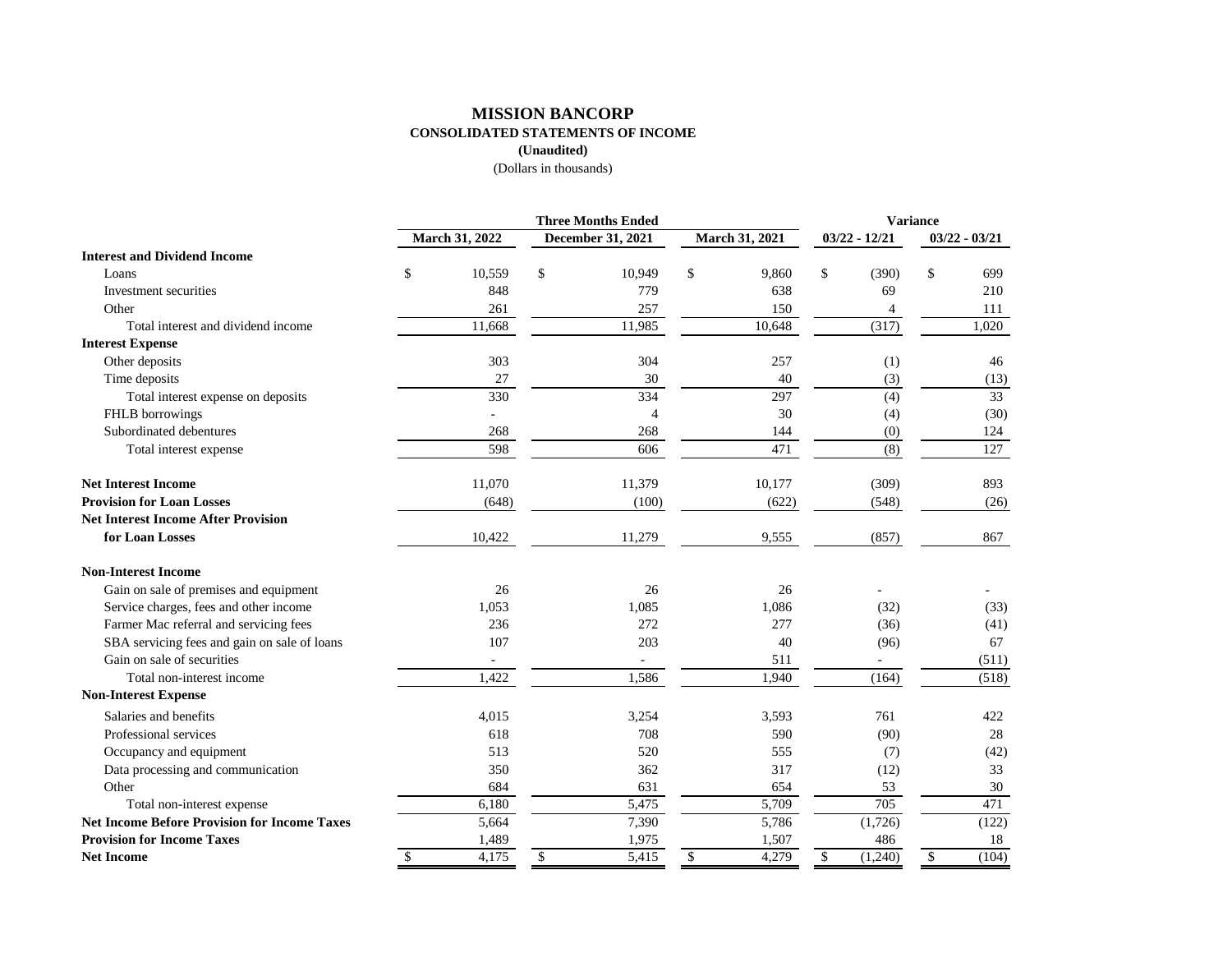## **MISSION BANCORP FINANCIAL HIGHLIGHTS**

### **(Unaudited)**

(Dollars in thousands, except per share data)

|                                                             | As of or for the Three Months Ended |                       |    |                   |    |                       |  |  |
|-------------------------------------------------------------|-------------------------------------|-----------------------|----|-------------------|----|-----------------------|--|--|
|                                                             |                                     | <b>March 31, 2022</b> |    | December 31, 2021 |    | <b>March 31, 2021</b> |  |  |
| Ratio of net loans to total deposits                        |                                     | 66.21%                |    | 63.87%            |    | 68.84%                |  |  |
| Return on average assets                                    |                                     | 1.11%                 |    | 1.41%             |    | 1.29%                 |  |  |
| Return on average equity                                    |                                     | 14.11%                |    | 18.29%            |    | 16.67%                |  |  |
| Net interest margin                                         |                                     | 3.08%                 |    | 3.11%             |    | 3.22%                 |  |  |
| Efficiency ratio                                            |                                     | 49.47%                |    | 42.23%            |    | 47.11%                |  |  |
| Noninterest expense as a percent of average assets          |                                     | 1.64%                 |    | 1.43%             |    | 1.72%                 |  |  |
| Noninterest income as a percent of average assets           |                                     | 0.38%                 |    | 0.41%             |    | 0.58%                 |  |  |
| Weighted average shares outstanding - basic*                |                                     | 2,289,849             |    | 2,273,528         |    | 2,254,193             |  |  |
| Shares outstanding at period end - basic*                   |                                     | 2,302,382             |    | 2,287,308         |    | 2,263,356             |  |  |
| Earnings per share - basic                                  | \$                                  | 1.82                  | \$ | 2.38              | \$ | 1.90                  |  |  |
| Total assets                                                | \$                                  | 1,523,240             | \$ | 1,520,178         | \$ | 1,386,671             |  |  |
| Loans and leases net of deferred fees                       | \$                                  | 924,159               | \$ | 886,050           | \$ | 874,965               |  |  |
| Noninterest demand deposits                                 | \$                                  | 735,431               | \$ | 722,026           | \$ | 713,400               |  |  |
| Total deposits                                              | \$                                  | 1,376,976             | \$ | 1,368,722         | \$ | 1,255,410             |  |  |
| Noninterest-bearing deposits as a percentage total deposits |                                     | 53.41%                |    | 52.75%            |    | 56.83%                |  |  |
| Average total assets                                        | \$                                  | 1,530,695             | \$ | 1,522,013         | \$ | 1,346,848             |  |  |
| Average total equity                                        | \$                                  | 120,030               | \$ | 117,437           | \$ | 104,116               |  |  |
| Shareholders' equity / total assets                         |                                     | 7.57%                 |    | 7.91%             |    | 7.47%                 |  |  |
| Book value per share                                        | \$                                  | 50.06                 | \$ | 52.59             | \$ | 45.79                 |  |  |

**\*Outstanding shares adjusted for 5% dividend declared on April 28, 2022.**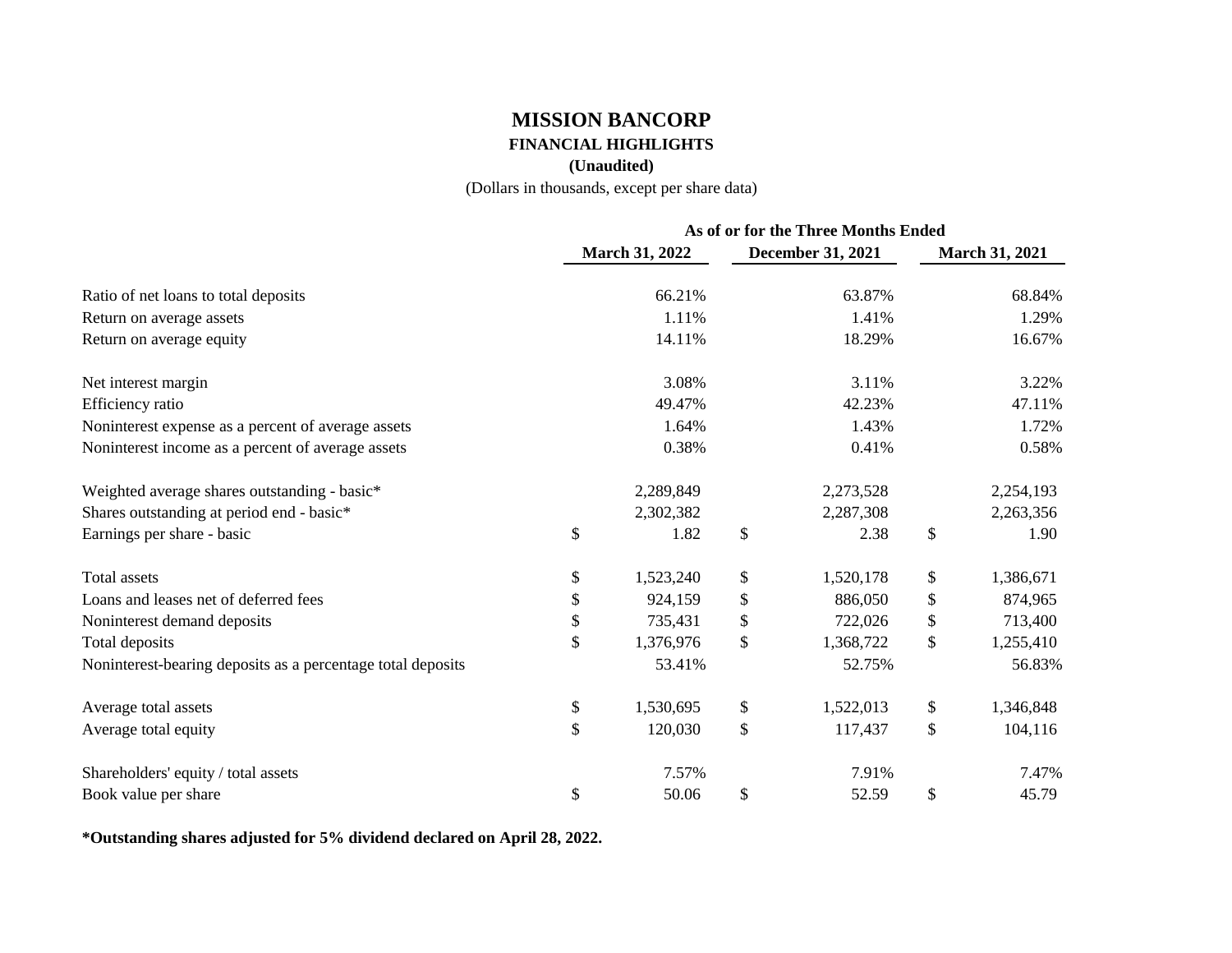#### **MISSION BANCORP**

#### **AVERAGE BALANCES AND RATES**

**(Unaudited)** 

|                                          | <b>For the Quarter Ended</b><br>March 31, 2022 |                           |      |                            |                 | <b>For the Quarter Ended</b><br>December 31, 2021 |                           |  |                            |                 | <b>For the Quarter Ended</b><br>March 31, 2021 |                           |     |                            |                 |  |
|------------------------------------------|------------------------------------------------|---------------------------|------|----------------------------|-----------------|---------------------------------------------------|---------------------------|--|----------------------------|-----------------|------------------------------------------------|---------------------------|-----|----------------------------|-----------------|--|
|                                          |                                                | Average<br><b>Balance</b> |      | Income /<br><b>Expense</b> | Yield /<br>Rate |                                                   | Average<br><b>Balance</b> |  | Income /<br><b>Expense</b> | Yield /<br>Rate |                                                | Average<br><b>Balance</b> |     | Income /<br><b>Expense</b> | Yield /<br>Rate |  |
| <b>Assets</b>                            |                                                |                           |      |                            |                 |                                                   |                           |  |                            |                 |                                                |                           |     |                            |                 |  |
| Interest earning deposits in other banks | \$                                             | 313,731 \$                |      | 189                        | 0.24%           | $\mathbb{S}$                                      | 331,644 \$                |  | 162                        | 0.19%           | \$                                             | 273,210 \$                |     | 101                        | 0.15%           |  |
| Investment securities                    |                                                | 236.625                   |      | 848                        | 1.45%           |                                                   | 232,961                   |  | 779                        | 1.33%           |                                                | 166,130                   |     | 638                        | 1.56%           |  |
| Loans                                    |                                                | 900,322                   |      | 10,559                     | 4.76%           |                                                   | 878,283                   |  | 10,949                     | 4.95%           |                                                | 837,524                   |     | 9,861                      | 4.77%           |  |
| Other earning assets                     |                                                | 6,382                     |      | 72                         | 4.60%           |                                                   | 6,583                     |  | 95                         | 5.70%           |                                                | 5,534                     |     | 48                         | 3.54%           |  |
| <b>Total Earning Assets</b>              |                                                | 1,457,060                 | - \$ | 11,668                     | 3.25%           |                                                   | 1,449,471 \$              |  | 11,985                     | 3.28%           |                                                | 1,282,398                 | -\$ | 10,648                     | 3.37%           |  |
| Noninterest earning assets               |                                                | 73,635                    |      |                            |                 |                                                   | 72,542                    |  |                            |                 |                                                | 64,450                    |     |                            |                 |  |
| <b>Total Assets</b>                      | \$                                             | 1,530,695                 |      |                            |                 |                                                   | 1,522,013                 |  |                            |                 | \$                                             | 1,346,848                 |     |                            |                 |  |
| <b>Liabilities and Capital</b>           |                                                |                           |      |                            |                 |                                                   |                           |  |                            |                 |                                                |                           |     |                            |                 |  |
| Interest-bearing deposits                |                                                |                           |      |                            |                 |                                                   |                           |  |                            |                 |                                                |                           |     |                            |                 |  |
| Interest-bearing transaction accounts    | \$                                             | 531,786 \$                |      | 303                        | 0.23%           | $\mathbb{S}$                                      | 521,650 \$                |  | 305                        | 0.23%           | $\mathbf{s}$                                   | 448,789 \$                |     | 257                        | 0.23%           |  |
| Time deposits                            |                                                | 25,313                    |      | 27                         | 0.43%           |                                                   | 25,116                    |  | 29                         | 0.46%           |                                                | 27,614                    |     | 40                         | 0.58%           |  |
| 1031 Exchange deposits                   |                                                | 85,041                    |      | $\sim$                     | 0.00%           |                                                   | 66,545                    |  | $\overline{\phantom{a}}$   | 0.00%           |                                                | 44,672                    |     | $\sim$                     | 0.00%           |  |
| Total interest-bearing deposits          |                                                | 642,140                   |      | 330                        | 0.21%           |                                                   | 613,311                   |  | 334                        | 0.22%           |                                                | 521,075                   |     | 297                        | 0.23%           |  |
| <b>Borrowed</b> funds                    |                                                |                           |      |                            |                 |                                                   |                           |  |                            |                 |                                                |                           |     |                            |                 |  |
| FHLB advances                            |                                                |                           |      | $\blacksquare$             | 0.00%           |                                                   | 2,043                     |  | $\overline{4}$             | 0.77%           |                                                | 10,800                    |     | 30                         | 1.12%           |  |
| Subordinated debt                        |                                                | 21,728                    |      | 268                        | 5.00%           |                                                   | 21,710                    |  | 268                        | 4.89%           |                                                | 9,886                     |     | 144                        | 5.91%           |  |
| Total interest-bearing liabilities       |                                                | 663,868                   |      | 598                        | 0.37%           |                                                   | 637,064                   |  | 606                        | 0.38%           |                                                | 541,761                   |     | 471                        | 0.35%           |  |
| Noninterest-bearing deposits             |                                                | 736,998                   |      |                            |                 |                                                   | 756,692                   |  |                            |                 |                                                | 690,238                   |     |                            |                 |  |
| <b>Total Funding</b>                     |                                                | 1,400,866 \$              |      | 598                        | 0.17%           |                                                   | 1,393,756 \$              |  | 606                        | 0.17%           |                                                | 1,231,999 \$              |     | 471                        | 0.16%           |  |
| Other noninterest-bearing liabilities    |                                                | 9,799                     |      |                            |                 |                                                   | 10,820                    |  |                            |                 |                                                | 10,733                    |     |                            |                 |  |
| <b>Total Liabilities</b>                 |                                                | 1,410,665                 |      |                            |                 |                                                   | 1,404,576                 |  |                            |                 |                                                | 1,242,732                 |     |                            |                 |  |
| <b>Total Capital</b>                     |                                                | 120,030                   |      |                            |                 |                                                   | 117,437                   |  |                            |                 |                                                | 104,116                   |     |                            |                 |  |
| <b>Total liabilities and Capital</b>     | \$                                             | 1,530,695                 |      |                            |                 | \$.                                               | 1,522,013                 |  |                            |                 | $\mathcal{S}$                                  | 1,346,848                 |     |                            |                 |  |
| Net Interest Margin                      |                                                | 3.08%                     |      |                            |                 |                                                   | 3.11%                     |  |                            |                 |                                                | 3.22%                     |     |                            |                 |  |
| Net Interest Spread                      |                                                | 3.07%                     |      |                            |                 |                                                   | 3.11%                     |  |                            |                 |                                                | 3.21%                     |     |                            |                 |  |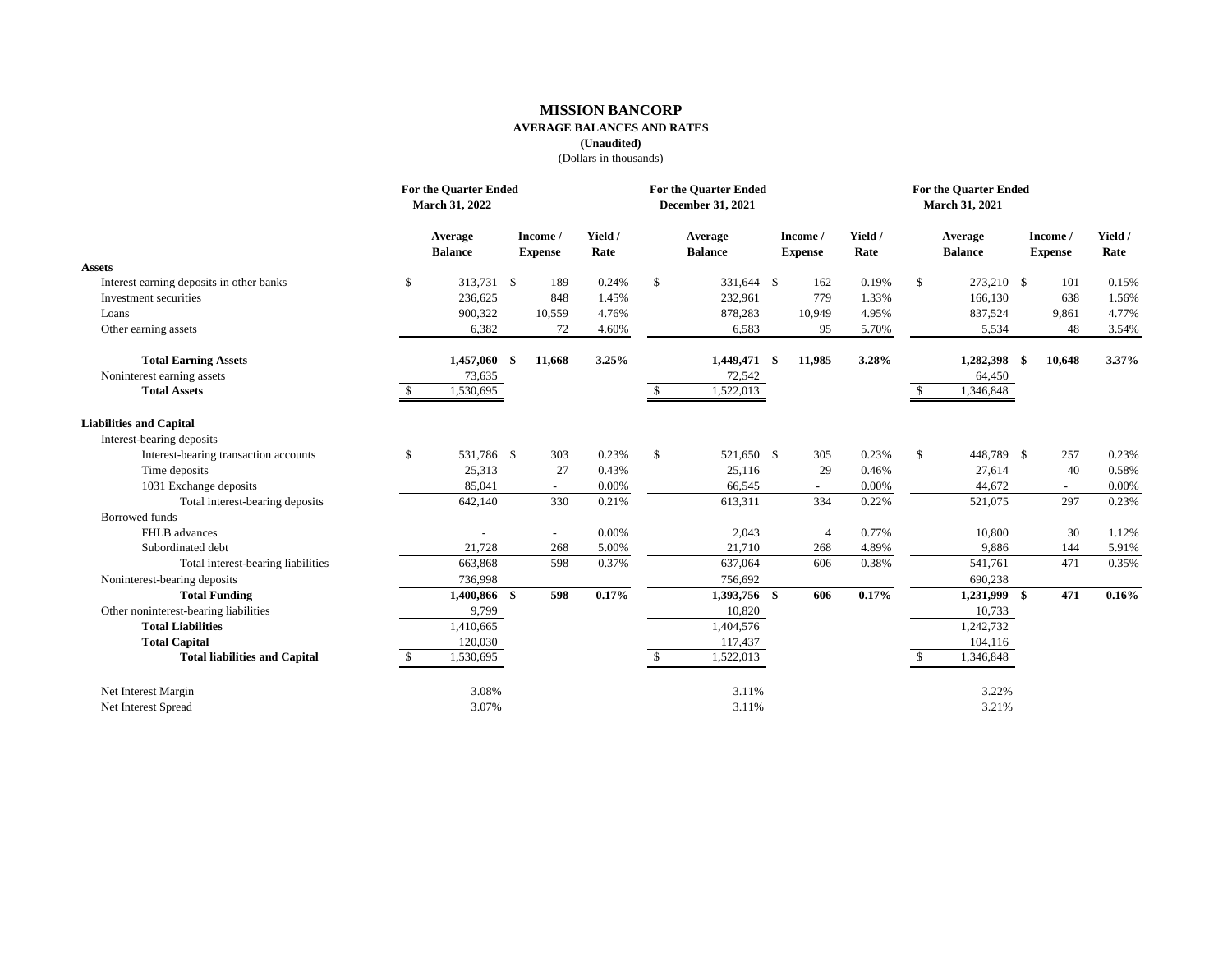#### **MISSION BANCORP LOAN DETAIL (Unaudited)**  (Dollars in thousands)

|                                                        |                       |         |                          |         |                       |         |                 | <b>Variance</b> |                 |
|--------------------------------------------------------|-----------------------|---------|--------------------------|---------|-----------------------|---------|-----------------|-----------------|-----------------|
|                                                        | <b>March 31, 2022</b> |         | <b>December 31, 2021</b> |         | <b>March 31, 2021</b> |         | $03/22 - 12/21$ |                 | $03/22 - 03/21$ |
| Loans                                                  |                       |         |                          |         |                       |         |                 |                 |                 |
| Construction and land development (including farmland) |                       | 153.415 | -S                       | 148.188 | <sup>\$</sup>         | 106,647 | \$.             | 5.227           | 46,768          |
| Residential 1 to 4 units                               |                       | 21,609  |                          | 23,138  |                       | 21,397  |                 | (1,529)         | 212             |
| Home equity lines of credit                            |                       | 301     |                          | 444     |                       | 466     |                 | (143)           | (165)           |
| Multi-family                                           |                       | 17,322  |                          | 15,011  |                       | 13,972  |                 | 2,311           | 3,350           |
| Owner occupied commercial real estate                  |                       | 414,504 |                          | 384,424 |                       | 328,531 |                 | 30,080          | 85,973          |
| Non-owner occupied commercial real estate              |                       | 116.307 |                          | 117.292 |                       | 129,243 |                 | (985)           | (12,936)        |
| Commercial and industrial                              |                       | 115.242 |                          | 123,014 |                       | 207,838 |                 | (7,772)         | (92, 596)       |
| Agricultural production                                |                       | 72,501  |                          | 70,788  |                       | 51,892  |                 | 1,713           | 20,609          |
| Other loans                                            |                       | 12,958  |                          | 3,751   |                       | 14,979  |                 | 9,207           | (2,021)         |
| Total loans                                            |                       | 924,159 |                          | 886,050 |                       | 874,965 |                 | 38,109          | 49,194          |